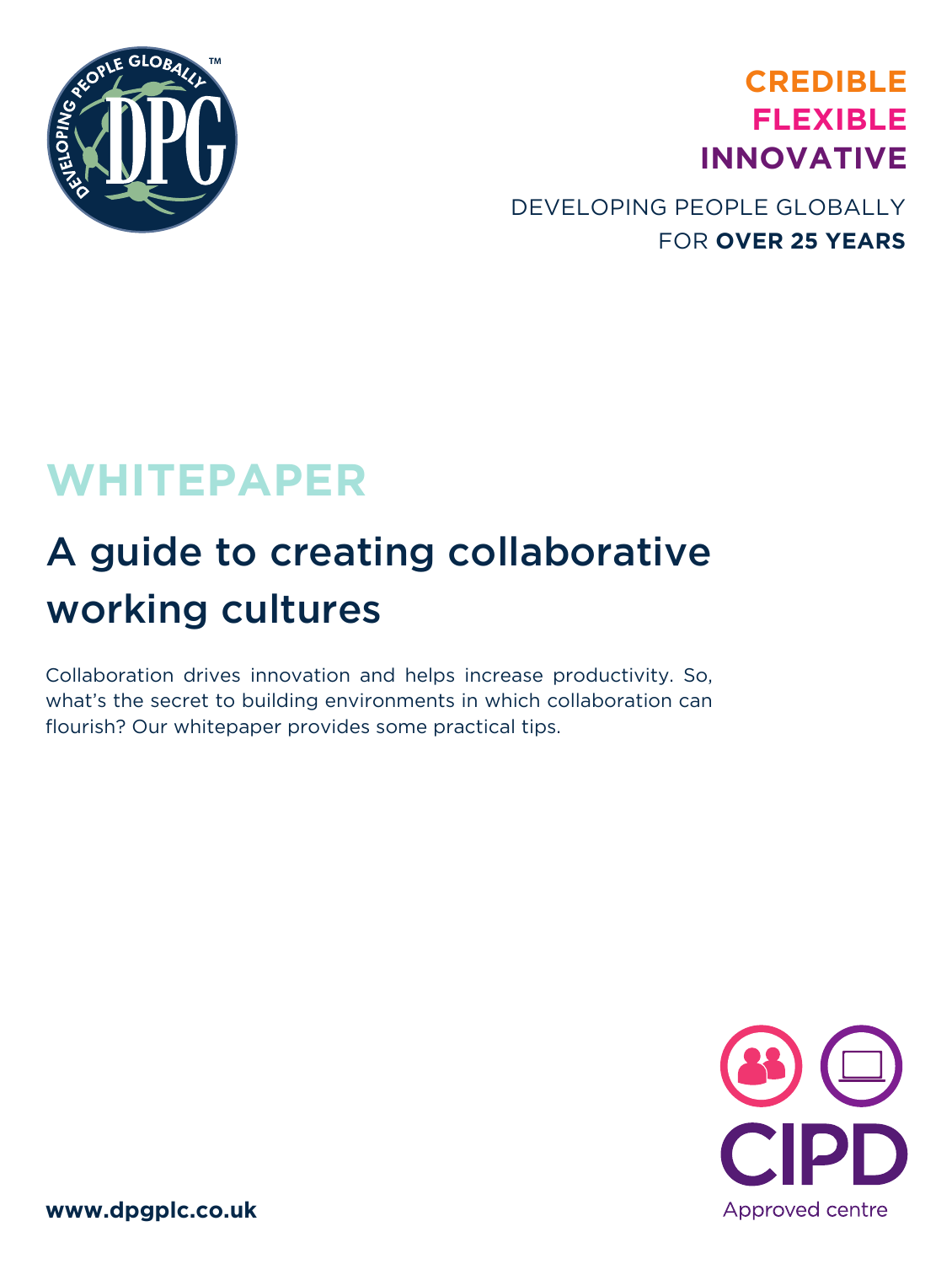

# **CONTENTS**

- **01** Benefits of collaboration
- **02** Trust
- **03** Communication
- **04** Shared vision and purpose
- **05** 12 habits of highly collaborative organisa-

#### About DPG:

If you are looking to develop your career in Learning & Development, Human Resources or Management then we can help. By developing your skills and knowledge, you increase your professional credibility and boost your earning potential and promotion prospects.

We offer you everything you need to have the best learning experience while you develop yourself, including personal facilitators, unlimited 24/7 access to the online DPG Community and expert programme advisers. Our independent customer ratings also highlight the great experiences available to support your professional development.



Gail Power - Head of Operations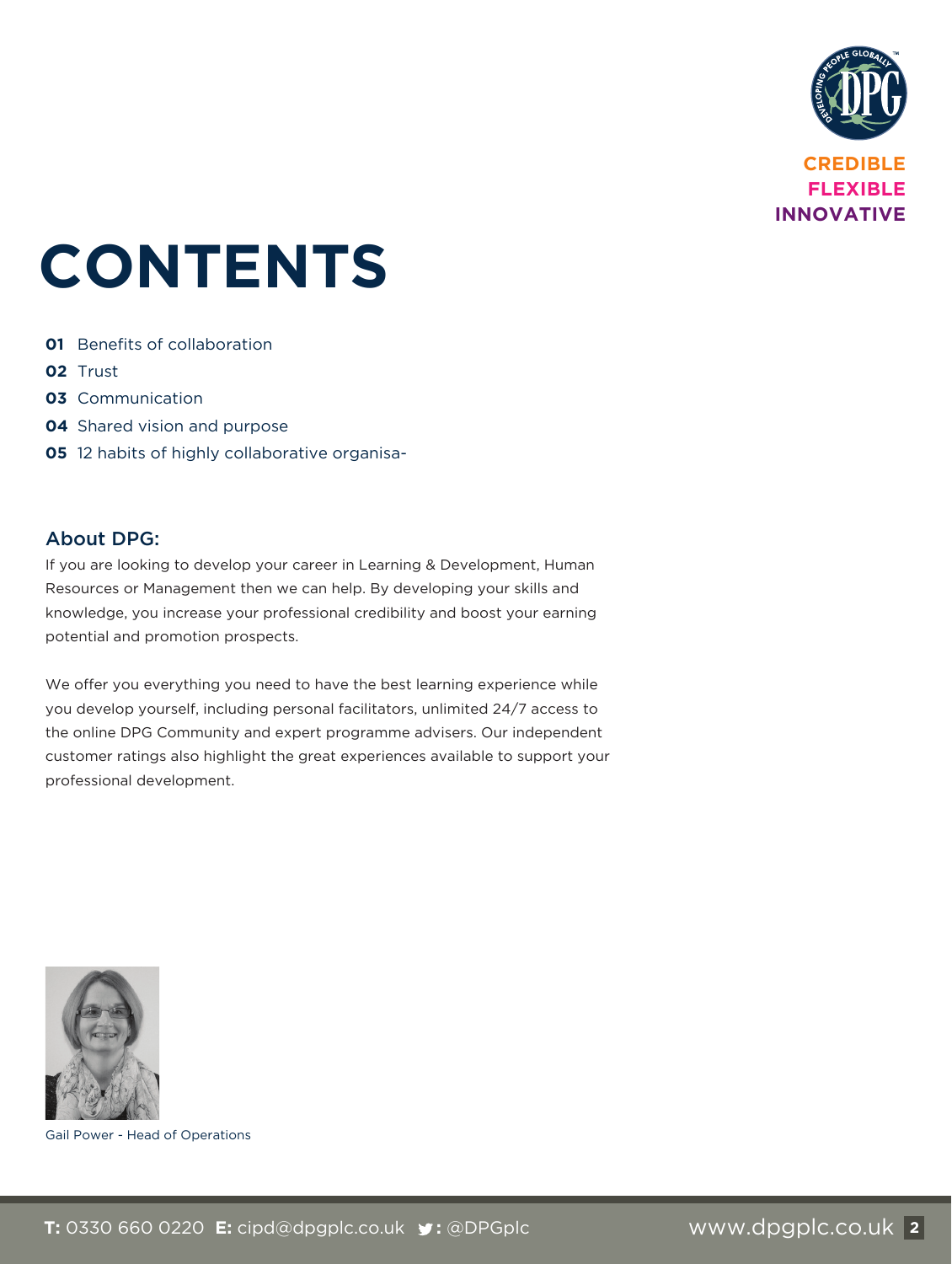# What's the secret to building environments in which collaboration can flourish?



There are two really important words to describe the modern workplace and they both begin with c: collaboration and communication. The modern workplace is a highly collaborative one – managers and employees are now spending 50% more time collaborating than they did 20 years ago, according to data amassed by Harvard Business Review over that time. Collaboration, by its very nature, necessitates communication, be it verbal, written, face-to-face, via messaging, on Skype, on Slack… Collaboration and communication go hand in hand.

There are several contributing factors to this rapid increase in collaboration. Organisations have gone global and teams now have to collaborate across countries and across time zones. The silo mentality that was so prevalent 30-40 years ago has gone or only exists in pockets. People, teams and departments need to work together. They need to collaborate, share knowledge, insights and challenges. No one person holds all the answers, not even the CEO of a company – they too have to collaborate nowadays.

Technology is, of course, a big driver behind all this collaboration. It is because of technology that we can do videoconferencing with colleagues on the other side of the world. It is because of technology that we can work collectively and contemporaneously on documents, with all parties being able to pitch in and keep up with progress. When email burst onto the scene at the tail end of last century, it was the start of many electronic tools that would foster collaboration and communication.

The design of modern workplaces also has its part to play. Open plan office spaces, hotdesking, breakout areas – it all aids and encourages facilitation.

And as younger generations increasingly make up a greater part of the workforce, collaboration is going to keep growing. Millennials and Gen Z are big fans of collaboration and constant communications. It's how they like to lead their lives, both in work and out of work.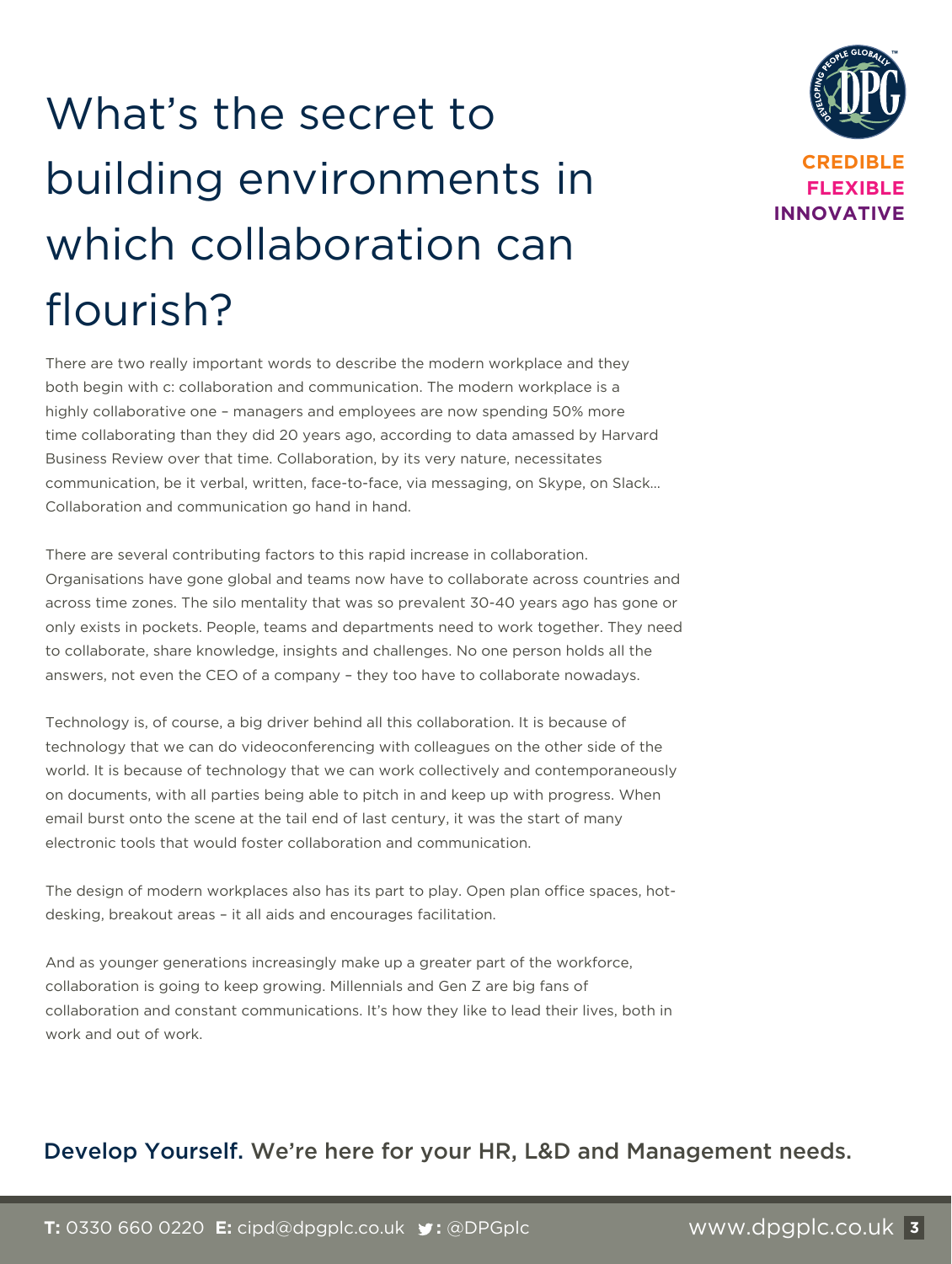There is a huge variation in terms of how much collaboration exists from company to company and even within companies, from team to team. Not all organisations or teams understand the benefits of collaboration, but those that do, are reaping the results.

## A collaborative organisation unlocks the potential, capacity and knowledge of every employee

Google is, of course, a classic example of a highly successful company that is also highly collaborative. It has produced and commissioned reports exploring the benefits of collaboration, including one called 'The Collaborative Economy', carried out by Deloitte on behalf of Google. One of the reports opening sentences is this: 'A collaborative organisation unlocks the potential, capacity and knowledge of every employee, thereby generating value, innovation and improving productivity in its workplace'.

The report, which had an Australian focus, has plenty of statistics to back up its claims that collaboration leads to greater innovation and productivity. Here are a few of them:

- Collaboration could be worth an extra \$9 billion a year by improving strategies
- Collaborative employees on average work 15% faster. Plus 73% do better work, 60% are more innovative and 56% are more satisfied
- Businesses with a collaborative strategy are twice as likely to outgrow their competitors and are more likely to improve their profit

These are pretty compelling statistics. However, research by UNC Kenan-Flagler Business School in the US, culminating in a report called 'Creating a Collaborative Organizational Culture, (http://www.kenan-flagler.unc.edu/~/media/Files/documents/executivedevelopment/unc-white-paper-creating-a-collaborative-organizational-culture.pdf) says it's very easy for organisations to get collaboration wrong. Or to put it more accurately, too often organisations view collaboration as being important for select projects, rather than being an integral part of the organizational culture. The report says: "Most organizations relegate collaboration to an activity best used on complex, high- impact projects. A truly collaborative environment involves all organizational levels and is infused in an organization's cultural identity and day-to-day operations."

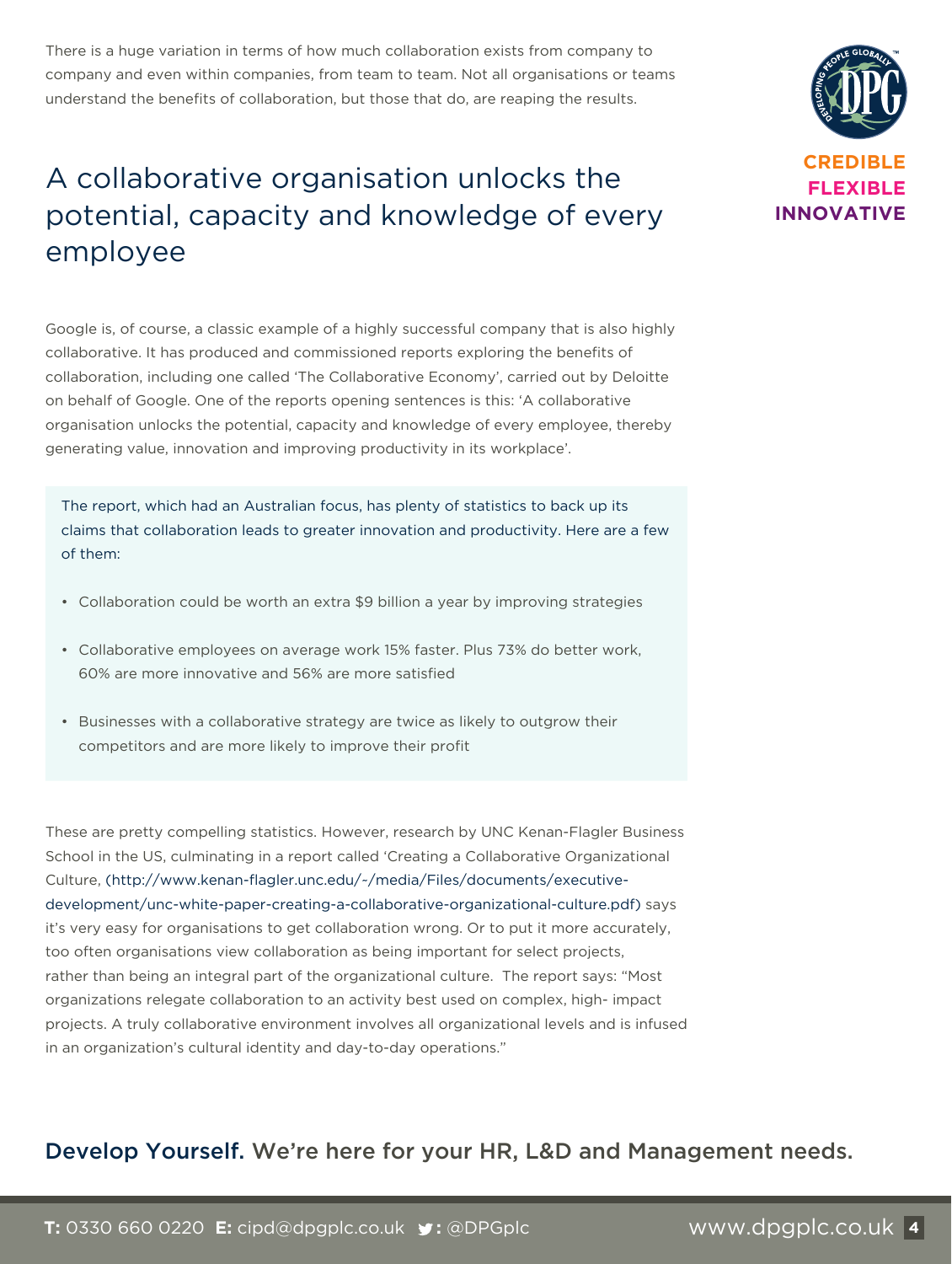# Key to collaborative cultures: trust, communication and a shared vision and purpose



#### Benefits of collaboration

| The report goes on to list the benefits of proper, organisational-wide collaboration.<br>They are:   |
|------------------------------------------------------------------------------------------------------|
| Fully engaged workers who are eager to take on new projects and<br>challenges and who embrace change |
| Improved organisational flexibility and agility                                                      |
| Improved employee health, wellness and performance                                                   |
| More productive and energized meetings                                                               |
| Extremely high retention rates                                                                       |
| A competitive advantage when attracting top talent                                                   |
| The ability to develop and bring products faster to the market                                       |

Increased top-line revenue and better profitability

So, what do HR and L&D professionals need to think about and do to ensure collaboration can thrive in their organisations?

According to the UNC Kenan-Flagler report, there are three building blocks that are key to collaborative cultures: trust, communication and a shared vision and purpose.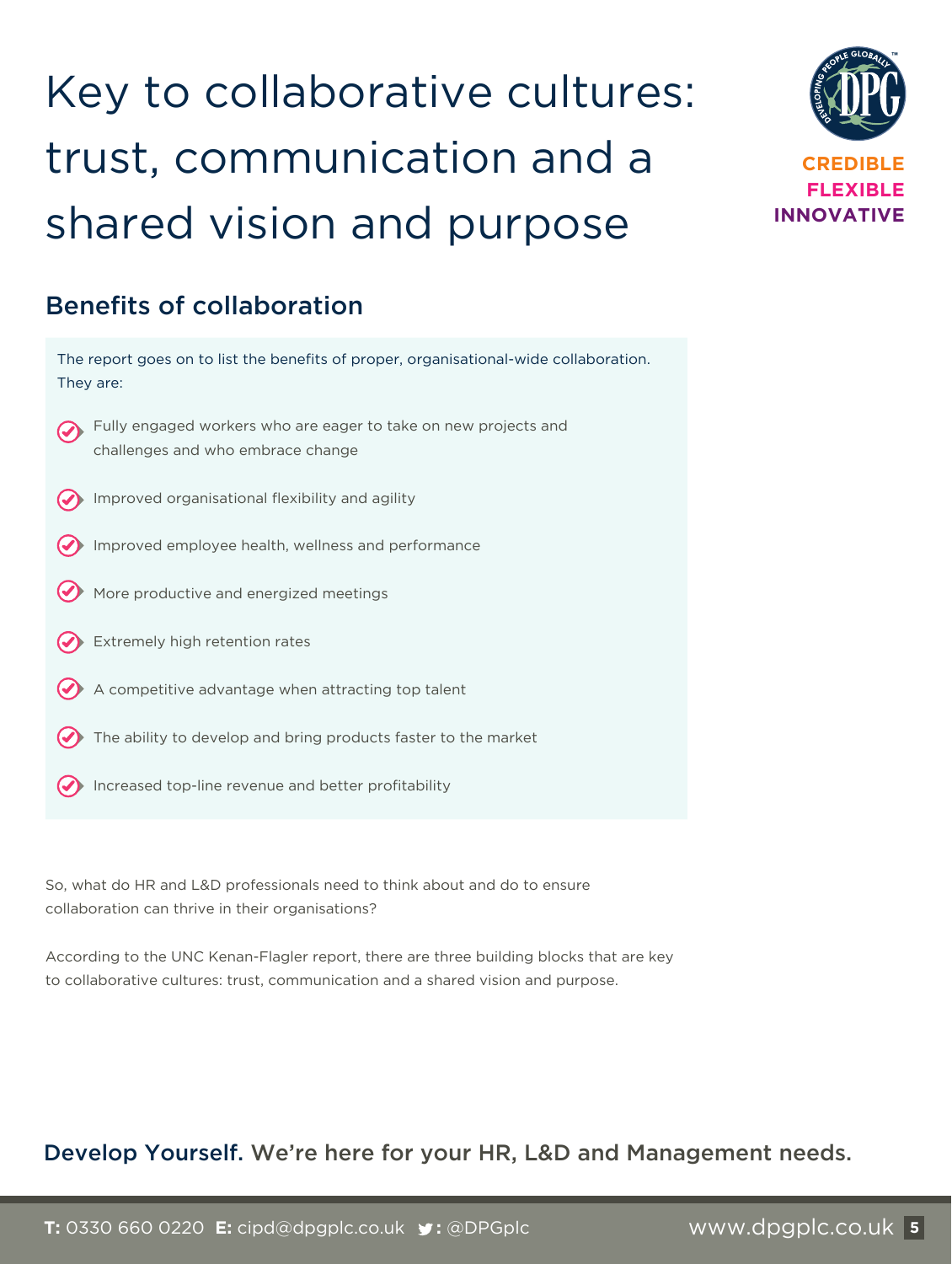## HR measures trust levels in their organisation



### Trust

True, effective collaboration can only happen where there is trust. And individuals need to have enough trust in each other to allow themselves to be vulnerable. Why is it important that people can be vulnerable? People need to be able to honestly and openly express any concerns, fears and differences of opinion. If they don't feel able to express their concerns, fears and differences of opinion, they will not be able to collaborate properly. They may even switch off from collaboration altogether. The report recommends that HR measures trust levels in their organisation through employee surveys and confidential one on one interviews.

### Communication

As we said earlier, collaboration and communication go hand in hand. HR, L&D and organisational leaders need to communicate the message of collaboration effectively to all stakeholders. They must define it, communicate how it needs to happen and why. Collaboration requires a culture of open, ongoing communication.

However, it is important that employees don't feel that collaboration is being imposed upon them or they will put up barriers. Communicate the benefits. Showcase examples of good collaboration and demonstrate the success stories.

Even though you need to define collaboration and say how it needs to happen, acknowledge that people will want to collaborate in different ways, within that framework. Encourage the communication and collaboration skills that your organisation requires, but recognise that it will take time to get everyone on board.

### Shared vision and purpose

Involve employees in the collaborative agenda. Involve them in setting the shared vision and purpose. If you can do this, then they will be engaged with the process and it is far more likely to be embedded. Show employees what the bigger picture is, but also show them what their part in it is – they need to have a clear understanding of how their work and their collaboration fits in with the collective purpose of the organisation.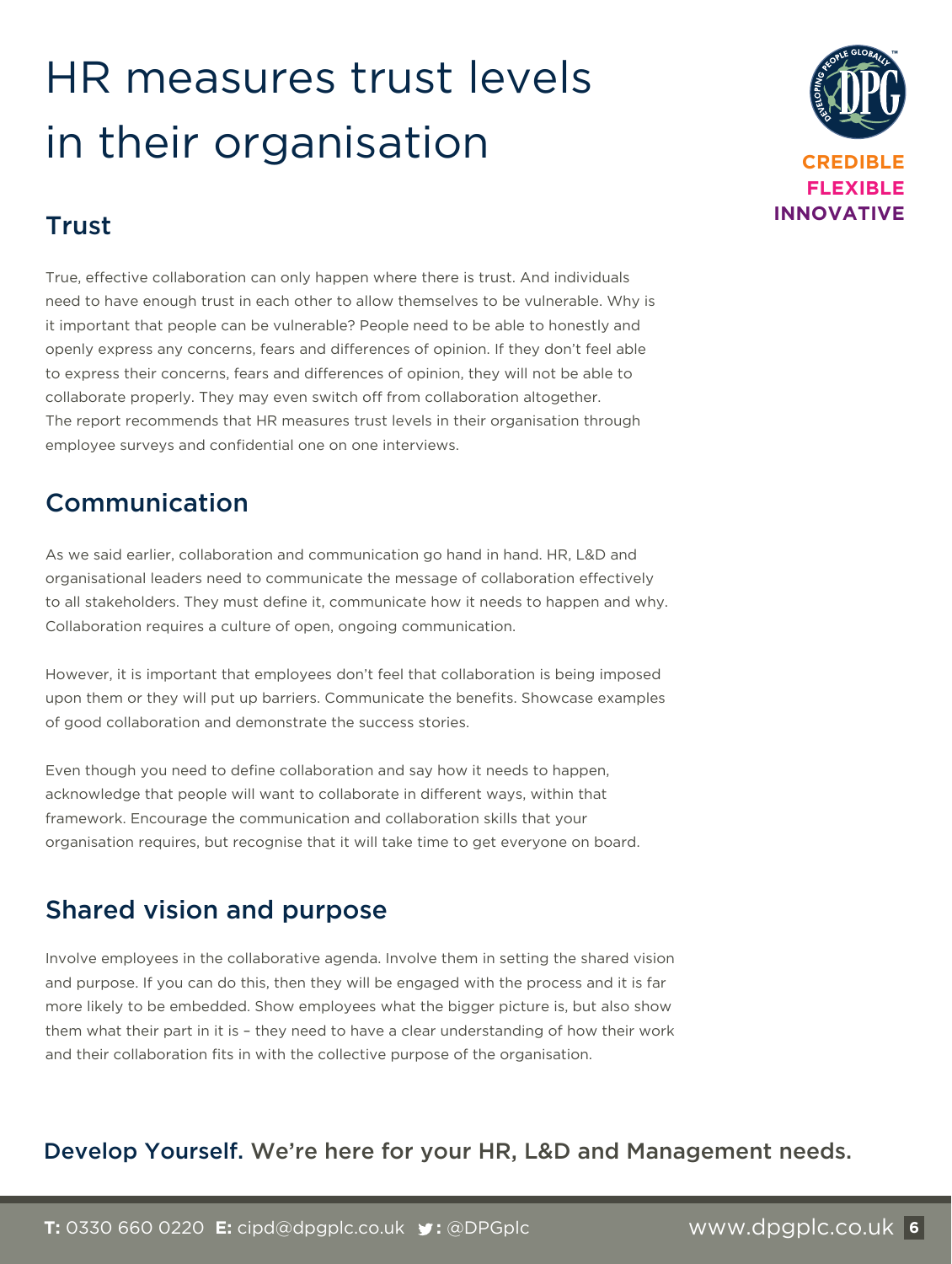And of course, HR and L&D, need to be collaborating themselves. In fact, it is critical that HR and L&D collaborate, both as an internal function and with the wider business. HR and L&D can definitely not afford to have a silo mentality – practitioners need to be part of the business, talking and collaborating with all stakeholders, all the time, from the CEO through to the most junior employees.

Research by the benchmarking organisation, Towards Maturity, demonstrates the value of collaboration. It found that L&D leaders who work together with business leaders to solve performance problems are more able to demonstrate the value of learning. However, the research, a 2016 In-Focus report called 'Making an Impact: How L&D leaders can demonstrate value', also found that only 31% of L&D leaders are collaborating with business leaders to identify the Key Performance Indicators (KPIs) that need improving.

## "True learning impact comes from authentic collaborations between learning and business leaders, as they work together to achieve common goals."

- Laura Overton, founder and CEO of Towards Maturity

Laura Overton, founder and CEO of Towards Maturity, commented on these findings. "True learning impact comes from authentic collaborations between learning and business leaders, as they work together to achieve common goals."

HR and L&D practitioners should not only be collaborating with business leaders to identify KPIs, they also need to collaborate with business leaders to establish if those KPIs are being met by learning initiatives. And HR and L&D need to collaborate with all stakeholders - leaders, managers and the workforce – in order to know the impact of learning initiatives. That can only be established by being in close communication and collaboration with all stakeholders, not by analysing data from an HR/L&D perspective and operating within a learning silo.

And, as was said in the UNC Kenan-Flagler Business School report, in order for collaboration to be effective, it cannot be restricted to one off events. It needs to be an integral part of company culture. HR and L&D need to be constantly collaborating with everyone in the business – only then can it really have the ear of the business and impact on organisational success.